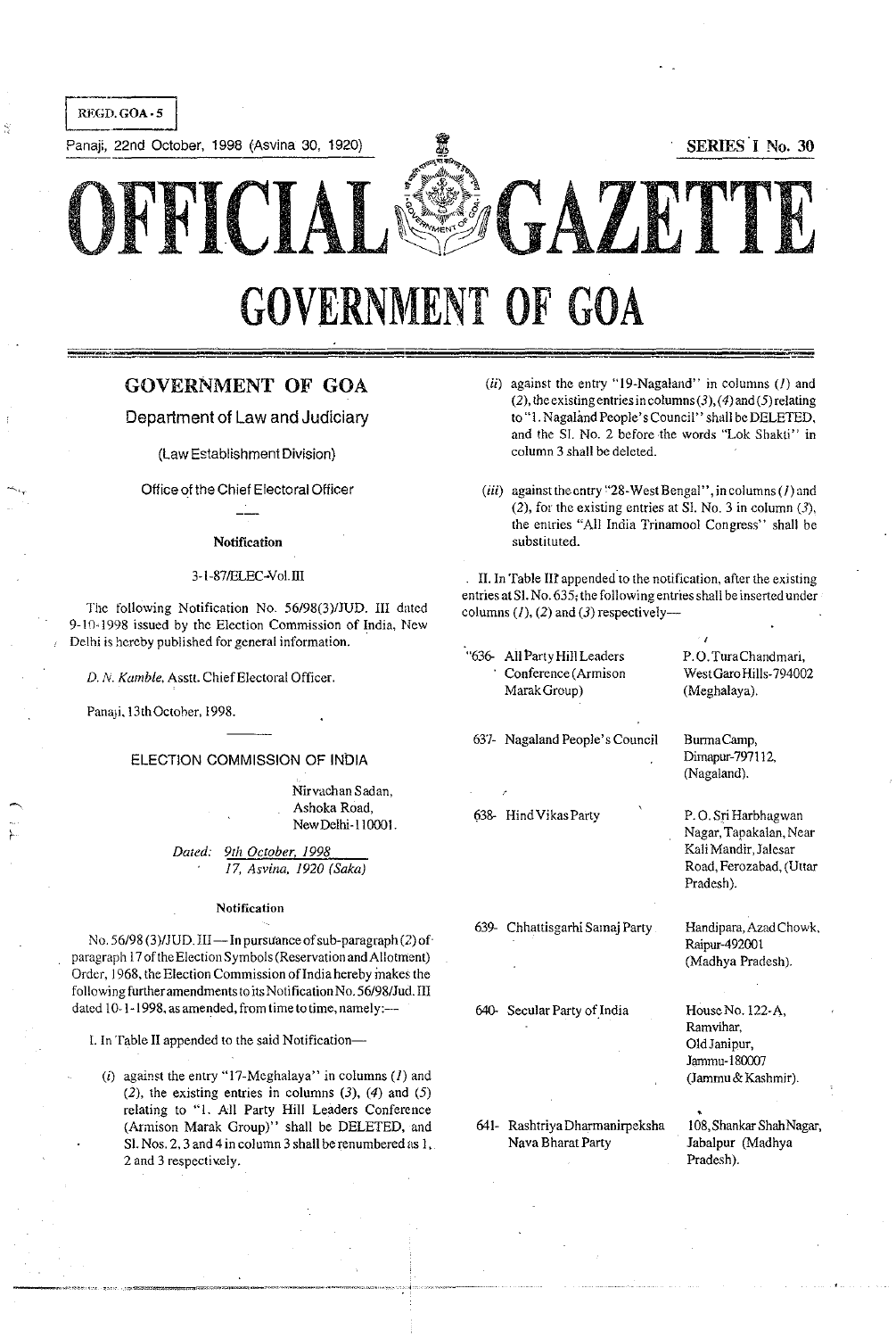412 OFFICIAL GAZETTE - GOVT OF GOA *SERIES* I No. 30 642- Nay Maharashtra Vikas Party C-6.BhaskarDarshan. **Arunoday Nagar,**  Mulund East, Mumbai-400081

643- Madhya Pradesh Loktantrik 19-DurgaColony,

**Party SanjivaniNagar, Gadda,**  Iabalpur-482003 (Madhya Pradesh)."

(Maharashtra).

• By order, *K.* J. *RAO* 

**Secretary** 

## **Notification**

## 3-1-87IELEC-VoLlII

The following Notification No. *56/98* (2) JUD. III dated 27th August, 1998 issued by the Election Commission of India, New **Deihi is hereby published for general information.** 

*D. N. Kamble, Asstt. Chief Electoral Officer.* 

Panaji, 1st September, 1998.

#### ELECTION COMMISSION OF INDIA

**Nirvachan Sadan,**  Ashoka Road, New Delhi-110001

*Dated: 27th August. 1998 Bhadrapada* 5, *1920 (Saka)* 

## **Notification**

No. 56/98(2).JUD, III-In pursuance of sub-paragraph (2) of paragraph 17 of the Election Symbols (Reservation and Allotment) Order. 1968, the Election Commission of India hereby makes following further amendments to Its Notification No. *56/98/IUD.*  III, dated 10-1-1998, as amended, namely: $-$ 

L In Table I appended to the said Notifieation-

**against S1. No.1 relating to 'Bahujan Samaj Party' for the existing entries in column 3, the entries "Elephant [in all States,'**  /UTs. (except in the States of Assam and Sikkim, where its **candidates will have to choose another symbol from out of the**  list of free symbols specified by the Commission for the State/ IUT concerned)]" shall be substituted.

II. In Table II, appended to the Notifieation-

( $i$ ) against the entry '4-Assam' after the existing entries at SI **No.2 in column 3, the following entries shall be inserted in**  columns  $3, 4$  and  $5$  respectively--

"3~ United Minorities **Front. Assam** 

Boat Ulubari, Guwahati-78 1007 (Assam)"

*22ND OCTOBER, 1998* 

(ii) against the entry '21-Pondicherry' after the exis**ting entries at S1. No.3 in column 3, the following entries shall be inserted in columns 3, 4 and 5 respectively-**

| Mango | 63. Nattu Muthu Naiken<br>Street, Vanniya Teynampet, |  |
|-------|------------------------------------------------------|--|
|       | Chennai-600018 (Tamil                                |  |
|       | Nadu) "                                              |  |
|       |                                                      |  |

(iii) against the entry '25-Tamil Nadu' after the existing **entries at Sl. No.4 in column 3, the following entries shall be inserted in columns 3, 4 and 5 respectively-**

| "5-Pattali Makkal | Mango | 61 |
|-------------------|-------|----|
| Katchi            |       | N  |
|                   |       | T. |
|                   |       | Di |
|                   |       |    |

**Mango** 63, Nattu Muthu **Naiken Street, Vanniya Teynampet,**  hennai - 600018 (Tamil Nadu)"

**(iv) against the entry' 1** O~Haryana' for the **existing entries at Sl. No.2 in columns 3 and 5, the entries "Indian National Lok**  Dal" and "100-Lodhi Estate, New Delhi" respectively shall be **substituted.** 

III. In Table III appended to the Notification--

 $(i)$  after the existing entries at Sl. No.  $625$ , the following **entries shall be inserted** under columns **1,2 and 3 respectivcly-**

| "626. | Life Peaceful Party                              | Sarvadharma Bhawan.<br>Hindu-Muslim Viswa<br>Shanthi Ashrama and<br>Komusowharda<br>Vishwashanthi,<br>Sarvadharma<br>Ashrma Trust.<br>Rajanagara,<br>Poona-Bangalore Road,<br>Tumkur-572106 (Karnataka) |  |
|-------|--------------------------------------------------|---------------------------------------------------------------------------------------------------------------------------------------------------------------------------------------------------------|--|
| 627.  | Maharashtra Vikas<br>Aghadi                      | 42/8, Dr. Ketkar Road,<br>Pune-411004 (Maharashtra)                                                                                                                                                     |  |
| 628.  | Bharteey Samajvadi<br>Morcha                     | 3/1108, Dehradun Chowk<br>Saharanpur-247001<br>(Uttar Pradesh)                                                                                                                                          |  |
| 629.  | Dalit Samaj Party                                | Navchetna Path, Shiv Puri<br>P.O. Anishabad.<br>Patna-800002 (Bihar)                                                                                                                                    |  |
| 630.  | All Kerala M. G. R.<br>Dravida Munnetra<br>Party | Das Building, Nemom P.O.<br>Thiruvananthapuram-695020<br>(Kerala)                                                                                                                                       |  |
| 631.  | Moovendar Munnetra<br>Kazhagam                   | Lake Area, Melur Road,<br>Madurai-625 107<br>(Tamil Nadu)                                                                                                                                               |  |
| 632.  | Sikkim National<br><b>Liberation Front</b>       | 31-A, National Highway,<br>P.O. Gangtok (Sikkim)                                                                                                                                                        |  |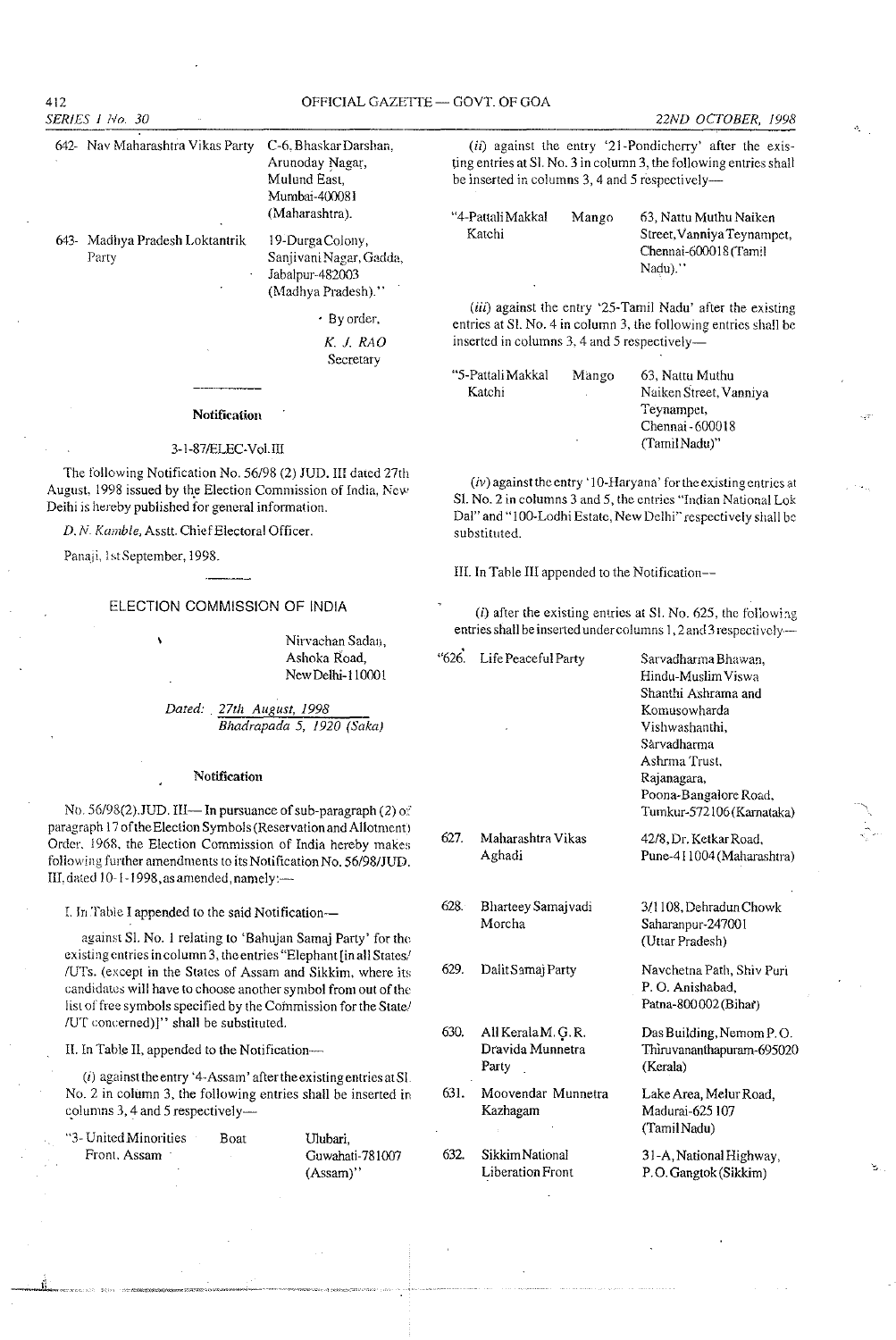## OFFICIAL GAZETTE - GOVT. OF GOA 413

633. Bhartiya Gorkha **Janashakti** 

634. Sikkim Janashakti Party

635. RashtriyaSawarn Dal

## Notification

#### *3/5/89-PER(Part)*

**In exercise** of the **powers conferred by the proviso to Article 309**  of the Constitution and all other powers enabling it in this behalf, **the Governor of Goa, in consultation with the Goa P.ublic Service**  Commission vide their letter No. *COMIII25/88* dated 21-7-98, **hereby makes the following rules so as to amend the Goa Police**  Service Rules, 1997, namely:-

1. Short title and commencement. $-$  (1) These rules may be called the Goa Police Service (Amendment) Rules, 1998.

(2) They shall come inlo force with immediate effect.

2. Amendment of rule 6. - In rule 6 of the Goa Police Service Rules, 1997, the existing provision shall be numbered as sub-rule (1) thereof, and after sub-rule (1) as so numbered, the following sub-rule shall be inserted, namely:-

"(2) the candidate should also fulfil the following physical . **requirements, namely:-**

(i) Minimum height of 171 cms;

- **(ii) Chest unexpanded 80 ems;**
- (iii) Expanded 85 cms;
- *(iv)* Should undergo efficiency test on model of one star National Physical Efficiency Test" .

**By order and in the name of the Governor of Goa.** 

**S. S.** *Keshkamat,* **Joint Secretary (Personnel).** 

Panaji, 9th September, 1998.

## **Notification**

## *7/6195-PER*

**In** exercise of the **powers conferred by-the proviso to clause (3)**  of Article 320 of the Constitution, the Governor of Goa hereby makes the following regulations so as to amend the Goa Public Service Commission (Exemption from Consultation) Regulations, 1988, namely: ---

1. Short title and commencement.—(1) These regulations may be cailed the Goa Public Service Commission (Exemption from Consultation) (Eighth Amendment) Regulations, 1998.

*(ii)* **the existing entries against Sl. No. 586 relating to "United Minorities Front, Assam" shall be deleted.** 

! V.In Table IV appended to the Notification--

(i) the words 'Cup&Saucer'. 'Hut', 'InkPot&Pen' ,Kisan Driving Tractor', 'Tree' and 'Woman carrying Pot on her head' **sha!! be inserted after the existing entries in the list of free**  symbols specified in respect of all the States/U. Ts.

*(ii)* The words 'Boat' and 'Mango', wherever these so  $\alpha$ **OCCLIT**, shall be deleted.

By order,

2612, H. D.LamaRoad, Darjeeling-734101, (West Bengal)

Ranipoo1 Marchak, **Chakung House, P. O. Ranipool, Gangtok** 

Dubey Ka Parav, A1igarh202001 (Uttar

(Sikkim).

Pradesh)

K.J.RAO **Secretary** 

Department of Finance

---++ +---

Revenue and Expenditure Division

#### **Notification**

## *5-8-95/hlN* (K&C)

In exercise of the powers conferred by the first proviso to sub-section (*I*) of section 7 of the Goa Sales Tax Act, 1964  $(Act4 of 1964)$  (hereinafter called the "said Act"), the Government of Goa hereby amends the Third Schedule to. the said ACl, as **foiiows;.-**

In the Third Schedule appended to the said Act, after entry at Sr. No. 27, the following entry shall be added, namely:-

"28. Burntelay bricks.".

**This notification shall come into force with immediate effect.** 

**By order and in the name of the Governor of Goa,** 

*L. F. Correia,* UnderSecretary (Finanee-Exp).

Panaji, 8th October, 1998.